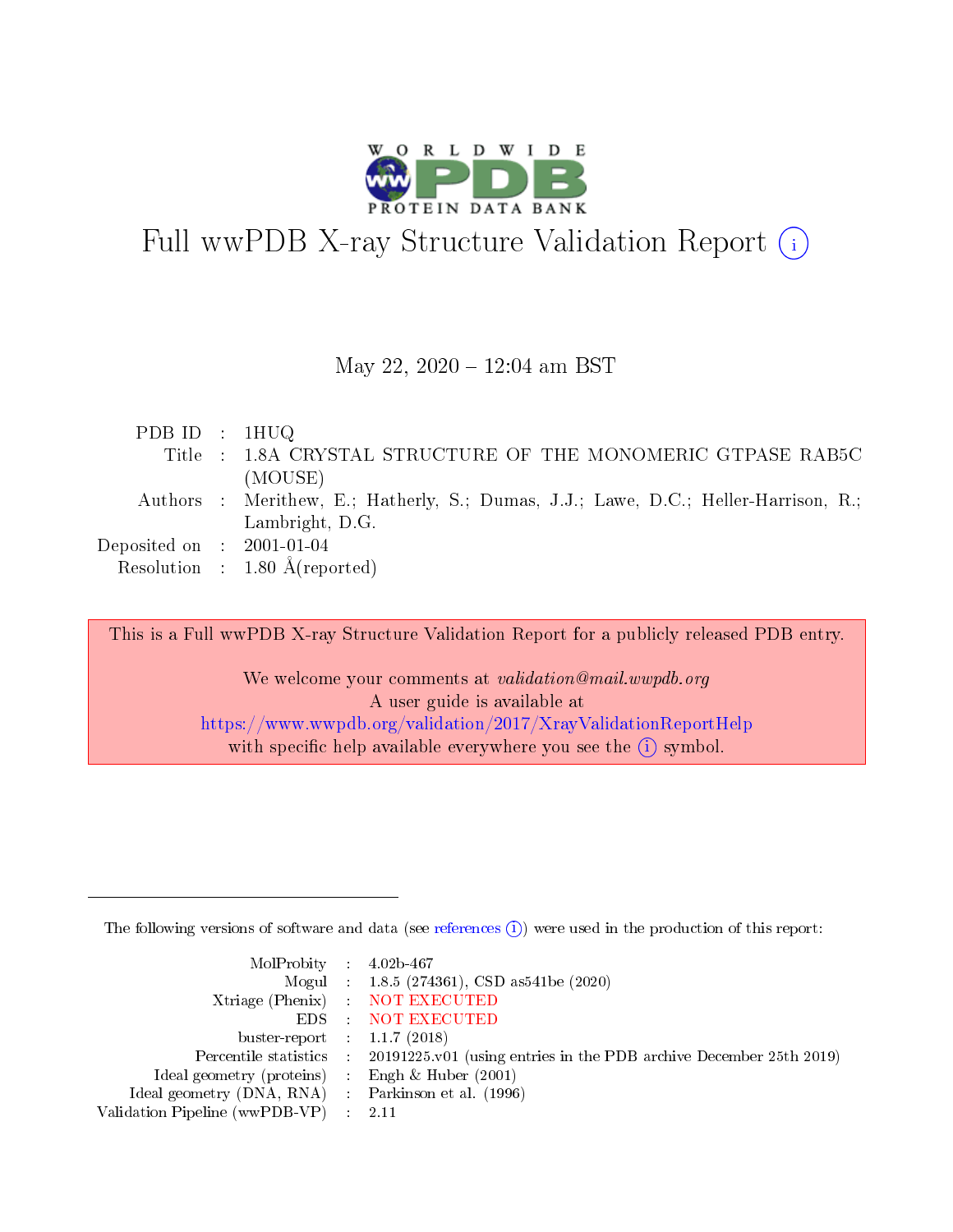# 1 [O](https://www.wwpdb.org/validation/2017/XrayValidationReportHelp#overall_quality)verall quality at a glance  $(i)$

The following experimental techniques were used to determine the structure: X-RAY DIFFRACTION

The reported resolution of this entry is 1.80 Å.

Percentile scores (ranging between 0-100) for global validation metrics of the entry are shown in the following graphic. The table shows the number of entries on which the scores are based.



| Metric                | Whole archive       | Similar resolution                                        |
|-----------------------|---------------------|-----------------------------------------------------------|
|                       | (# $\rm{Entries}$ ) | $(\#\text{Entries}, \text{resolution range}(\text{\AA}))$ |
| Clashscore            | 141614              | 6793 (1.80-1.80)                                          |
| Ramachandran outliers | 138981              | 6697 (1.80-1.80)                                          |
| Sidechain outliers    | 138945              | 6696 (1.80-1.80)                                          |

The table below summarises the geometric issues observed across the polymeric chains and their fit to the electron density. The red, orange, yellow and green segments on the lower bar indicate the fraction of residues that contain outliers for  $\geq=3$ , 2, 1 and 0 types of geometric quality criteria respectively. A grey segment represents the fraction of residues that are not modelled. The numeric value for each fraction is indicated below the corresponding segment, with a dot representing fractions  $\leq=5\%$ 

Note EDS was not executed.

| Mol | $\cap$ hain | Length | Quality of chain |     |  |  |  |  |
|-----|-------------|--------|------------------|-----|--|--|--|--|
|     |             |        |                  |     |  |  |  |  |
|     |             | 164    | 88%              | 12% |  |  |  |  |

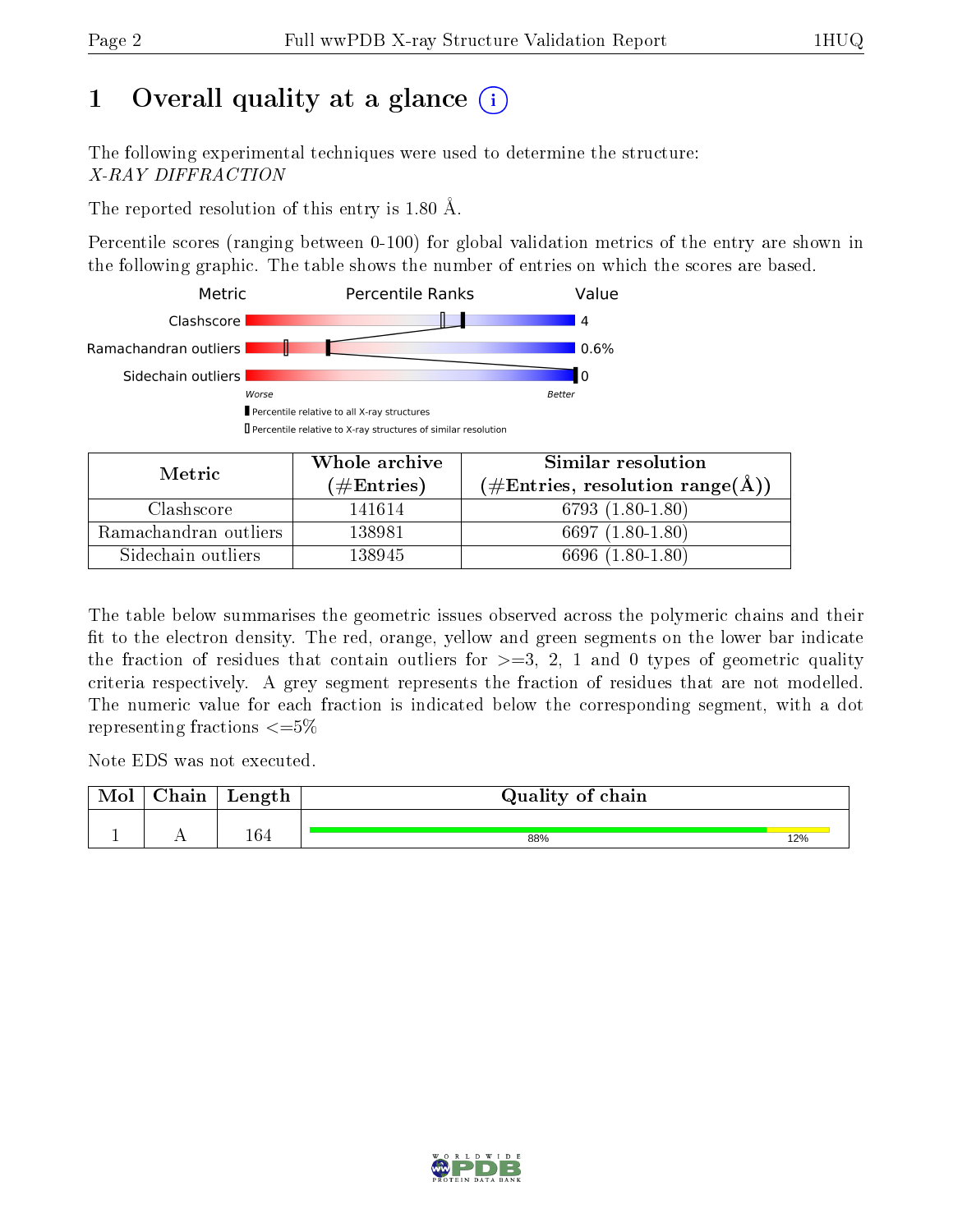# 2 Entry composition (i)

There are 4 unique types of molecules in this entry. The entry contains 1471 atoms, of which 0 are hydrogens and 0 are deuteriums.

In the tables below, the ZeroOcc column contains the number of atoms modelled with zero occupancy, the AltConf column contains the number of residues with at least one atom in alternate conformation and the Trace column contains the number of residues modelled with at most 2 atoms.

• Molecule 1 is a protein called RAB5C.

| Mol | ${\rm Chain}$ | Residues | $\rm{Atoms}$         |     |     |     |  | ZeroOcc   AltConf   Trace |  |  |
|-----|---------------|----------|----------------------|-----|-----|-----|--|---------------------------|--|--|
|     |               | 164      | <b>Total</b><br>1285 | 819 | 216 | 244 |  | 42                        |  |  |

• Molecule 2 is MAGNESIUM ION (three-letter code: MG) (formula: Mg).

|  | $\text{Mol}$   Chain   Residues | <b>Atoms</b> | ZeroOcc   AltConf |
|--|---------------------------------|--------------|-------------------|
|  |                                 | $\rm Total$  |                   |

 Molecule 3 is PHOSPHOAMINOPHOSPHONIC ACID-GUANYLATE ESTER (three-letter code: GNP) (formula:  $C_{10}H_{17}N_6O_{13}P_3$ ).



|  | Chain   Residues | Atoms        |     |  |  | $ZeroOcc$   AltConf |  |
|--|------------------|--------------|-----|--|--|---------------------|--|
|  |                  | l'otal<br>າາ | CN. |  |  |                     |  |
|  |                  |              |     |  |  |                     |  |

• Molecule 4 is water.

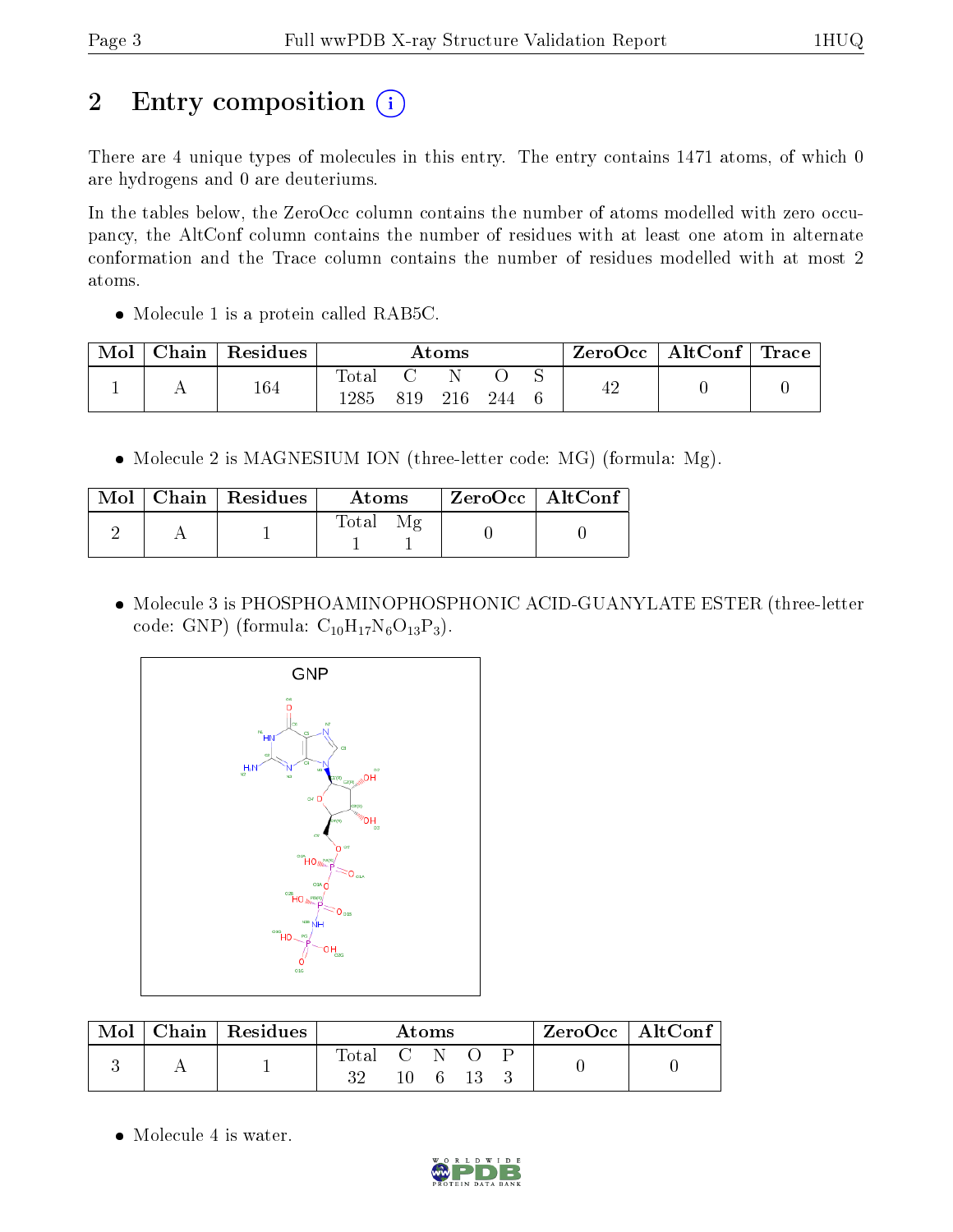|  | $\text{Mol}$   Chain   Residues | Atoms                   | ZeroOcc   AltConf |  |
|--|---------------------------------|-------------------------|-------------------|--|
|  | 153                             | Total<br>$153\,$<br>153 |                   |  |

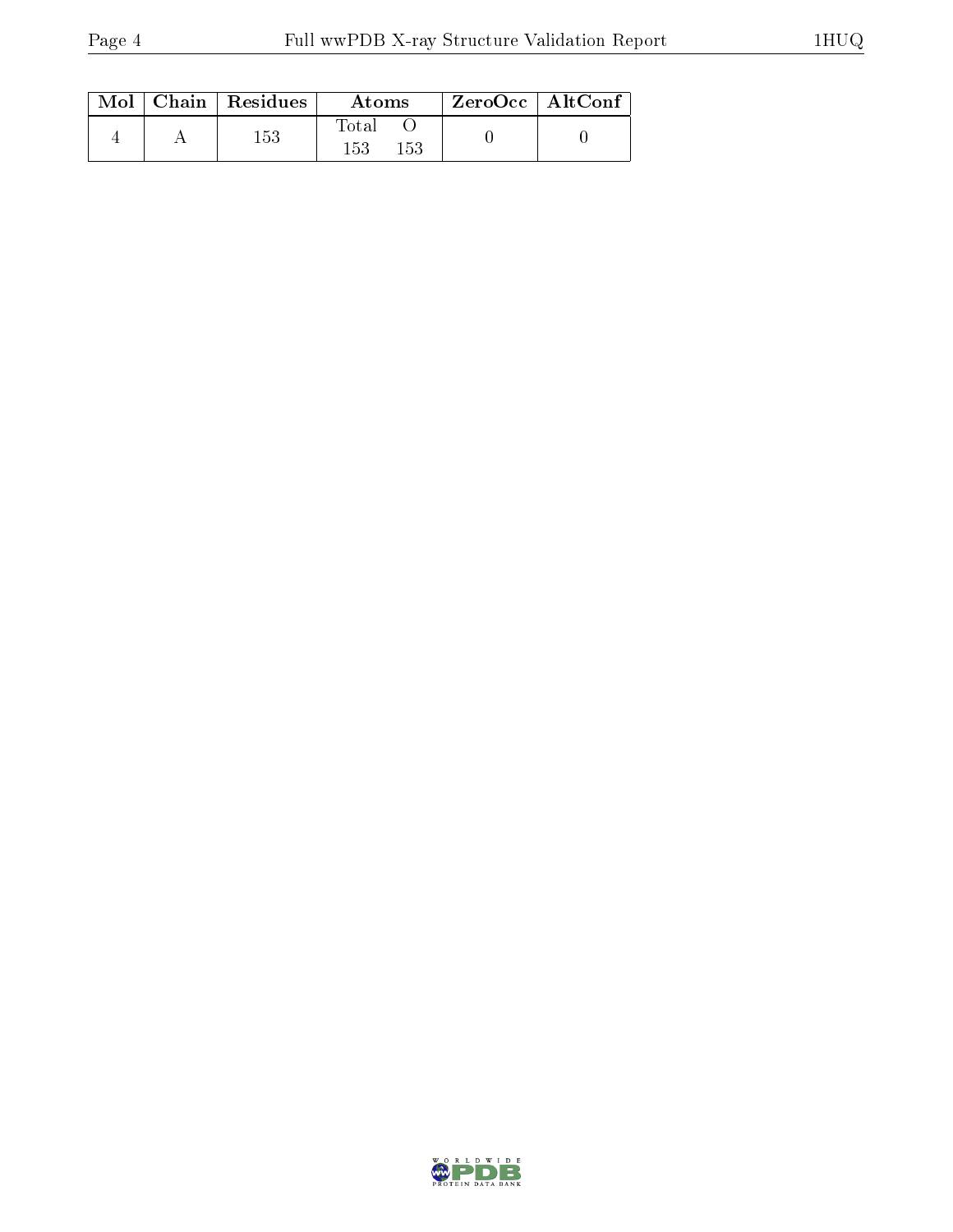# 3 Residue-property plots (i)

These plots are drawn for all protein, RNA and DNA chains in the entry. The first graphic for a chain summarises the proportions of the various outlier classes displayed in the second graphic. The second graphic shows the sequence view annotated by issues in geometry. Residues are colorcoded according to the number of geometric quality criteria for which they contain at least one outlier: green  $= 0$ , yellow  $= 1$ , orange  $= 2$  and red  $= 3$  or more. Stretches of 2 or more consecutive residues without any outlier are shown as a green connector. Residues present in the sample, but not in the model, are shown in grey.

Note EDS was not executed.

• Molecule 1: RAB5C



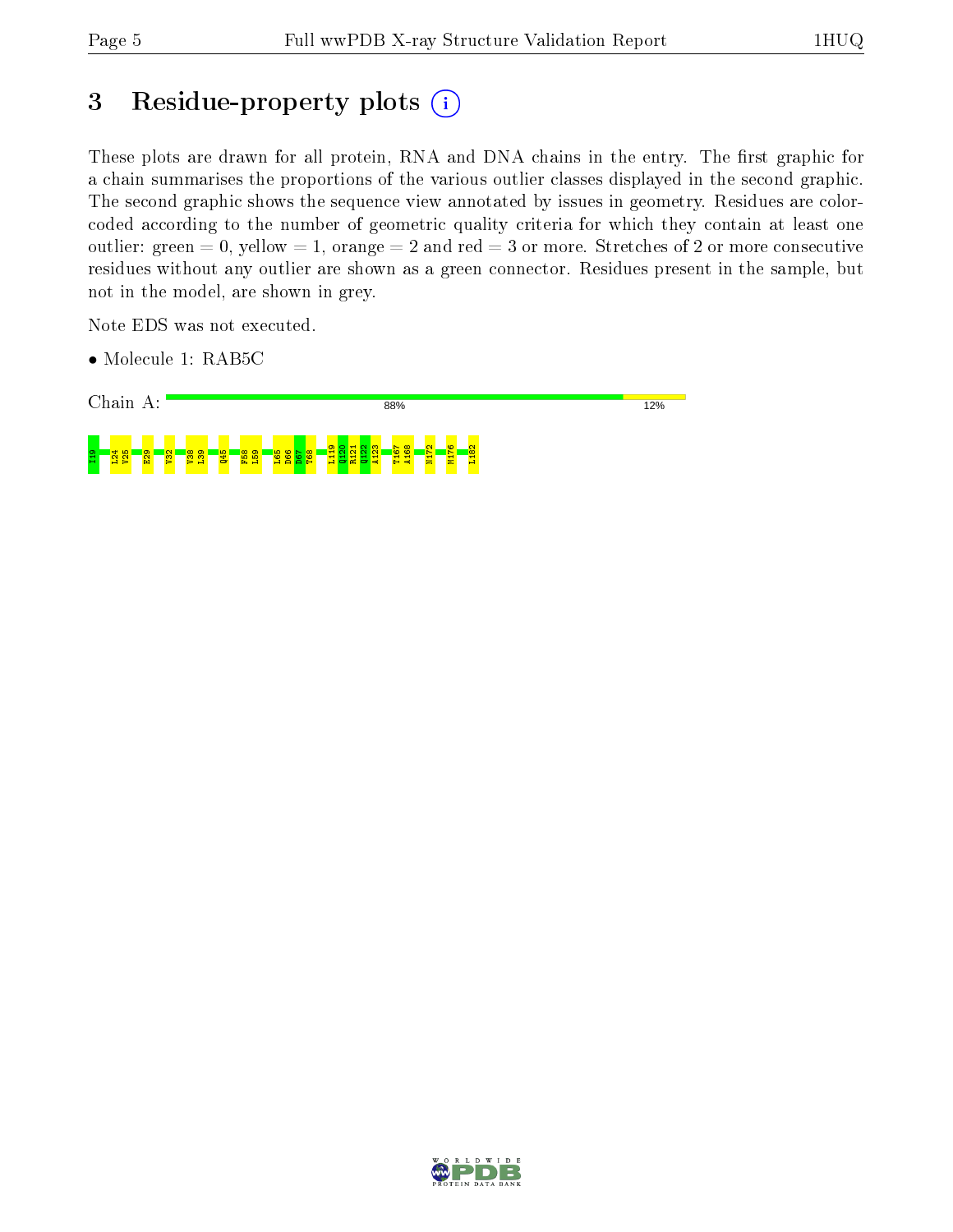## 4 Data and refinement statistics  $(i)$

Xtriage (Phenix) and EDS were not executed - this section is therefore incomplete.

| Property                               | Value                                           | Source    |  |
|----------------------------------------|-------------------------------------------------|-----------|--|
| Space group                            | P 21 21 21                                      | Depositor |  |
| Cell constants                         | 35.85Å 64.00Å 65.91Å                            | Depositor |  |
| a, b, c, $\alpha$ , $\beta$ , $\gamma$ | $90.00^\circ$<br>$90.00^\circ$<br>$90.00^\circ$ |           |  |
| Resolution $(A)$                       | 20.00<br>- 1.80                                 | Depositor |  |
| % Data completeness                    | $94.0 (20.00 - 1.80)$                           | Depositor |  |
| (in resolution range)                  |                                                 |           |  |
| $R_{merge}$                            | (Not available)                                 | Depositor |  |
| $\mathrm{R}_{sym}$                     | 0.05                                            | Depositor |  |
| Refinement program                     | $X-PLOR3.1$                                     | Depositor |  |
| $R, R_{free}$                          | 0.195<br>0.232                                  | Depositor |  |
| Estimated twinning fraction            | No twinning to report.                          | Xtriage   |  |
| Total number of atoms                  | 1471                                            | wwPDB-VP  |  |
| Average B, all atoms $(A^2)$           | 17.0                                            | wwPDB-VP  |  |

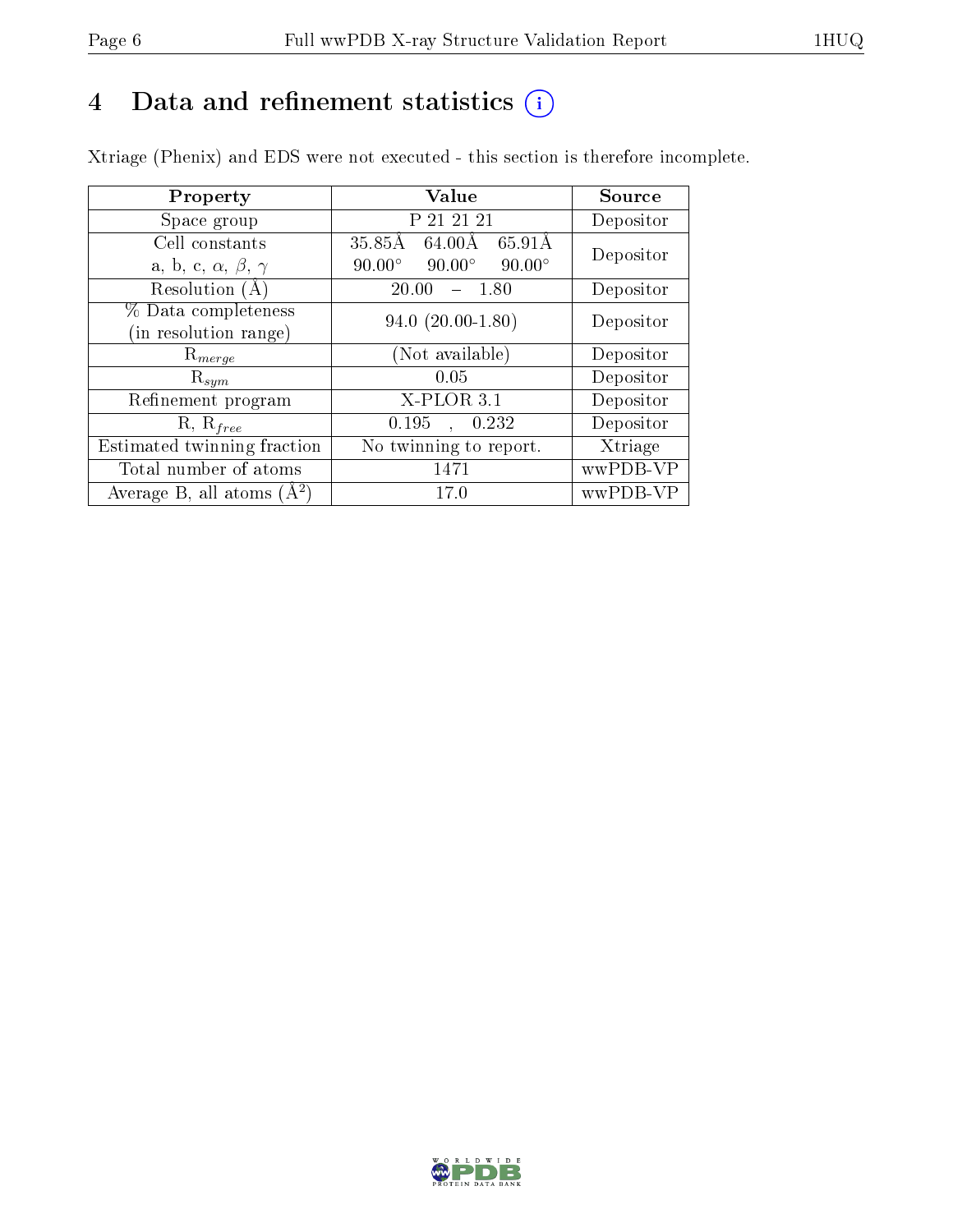# 5 Model quality  $(i)$

### 5.1 Standard geometry  $(i)$

Bond lengths and bond angles in the following residue types are not validated in this section: GNP, MG

The Z score for a bond length (or angle) is the number of standard deviations the observed value is removed from the expected value. A bond length (or angle) with  $|Z| > 5$  is considered an outlier worth inspection. RMSZ is the root-mean-square of all Z scores of the bond lengths (or angles).

| Mol | ' Chain |          | Bond lengths    | Bond angles |                    |  |
|-----|---------|----------|-----------------|-------------|--------------------|--|
|     |         | RMSZ     | # $ Z  > 5$     | RMSZ        | $\# Z  > 5$        |  |
|     |         | $0.61\,$ | $1/1307(0.1\%)$ | 0.72        | $1/1766$ $(0.1\%)$ |  |

All (1) bond length outliers are listed below:

|  |  |                           | $\mid$ Mol $\mid$ Chain $\mid$ Res $\mid$ Type $\mid$ Atoms $\mid$ $\mid$ Z $\mid$ Observed(Å) $\mid$ Ideal(Å) $\mid$ |  |
|--|--|---------------------------|-----------------------------------------------------------------------------------------------------------------------|--|
|  |  | 182   LEU   C-OXT   11.36 | 1.45                                                                                                                  |  |

All (1) bond angle outliers are listed below:

|  |  | $\parallel$ Mol $\parallel$ Chain $\parallel$ Res $\parallel$ Type $\parallel$ – Atoms – | $\mathbf{Z}$   Observed( $^o$ )   Ideal( $^o$ ) |        |
|--|--|------------------------------------------------------------------------------------------|-------------------------------------------------|--------|
|  |  | ARG   NE-CZ-NH2   7.51                                                                   | 124.06                                          | 120 30 |

There are no chirality outliers.

There are no planarity outliers.

#### $5.2$  Too-close contacts  $(i)$

In the following table, the Non-H and H(model) columns list the number of non-hydrogen atoms and hydrogen atoms in the chain respectively. The H(added) column lists the number of hydrogen atoms added and optimized by MolProbity. The Clashes column lists the number of clashes within the asymmetric unit, whereas Symm-Clashes lists symmetry related clashes.

|  |      |      | Mol   Chain   Non-H   H(model)   H(added)   Clashes   Symm-Clashes |
|--|------|------|--------------------------------------------------------------------|
|  | 1285 | 1282 |                                                                    |
|  |      |      |                                                                    |
|  |      |      |                                                                    |
|  | 153  |      |                                                                    |
|  |      | 129h |                                                                    |

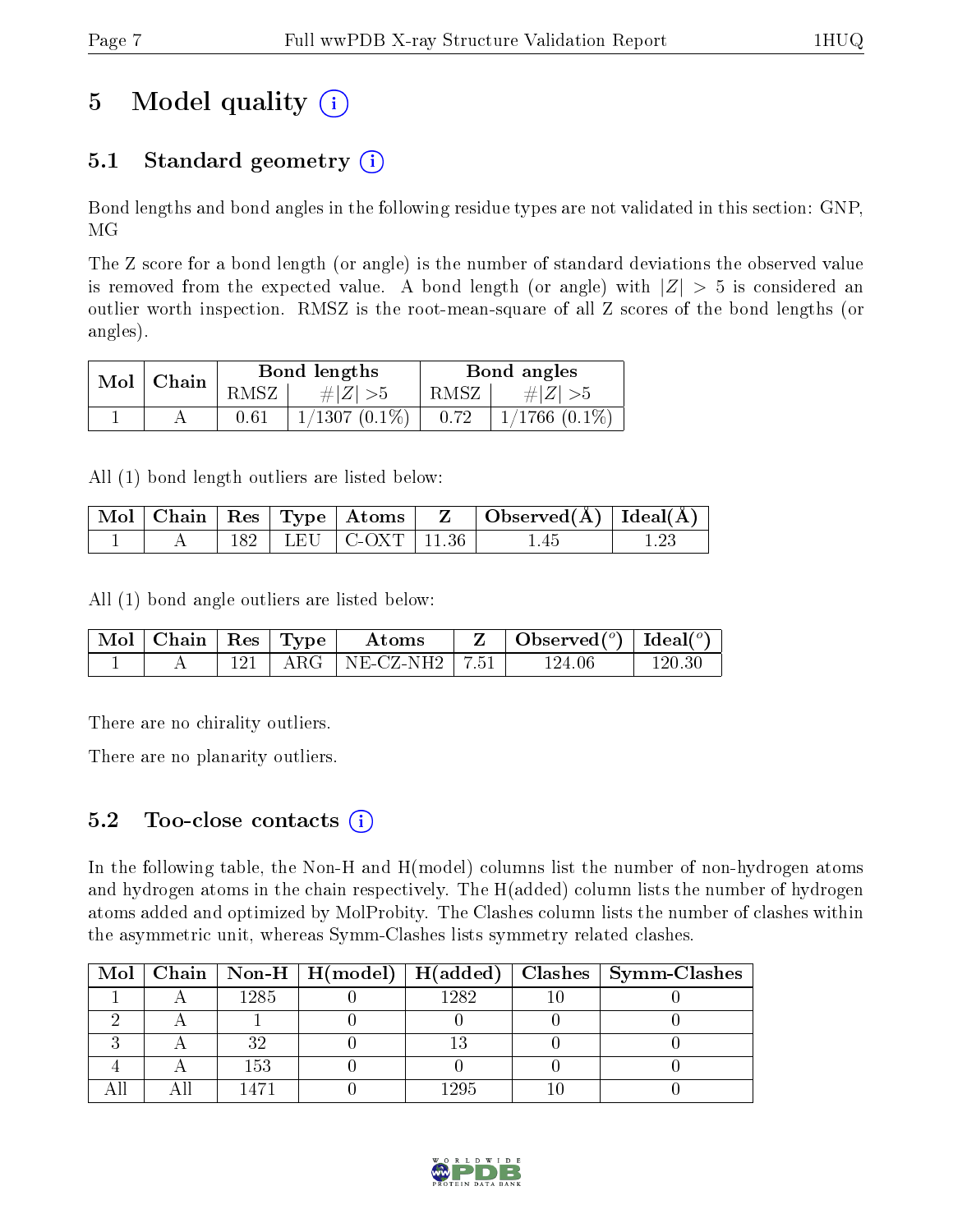The all-atom clashscore is defined as the number of clashes found per 1000 atoms (including hydrogen atoms). The all-atom clashscore for this structure is 4.

All (10) close contacts within the same asymmetric unit are listed below, sorted by their clash magnitude.

| $Atom-1$           | $\boldsymbol{\mathrm{Atom}\text{-}2}$ | Interatomic<br>distance $(A)$ | Clash<br>overlap<br>(A) |
|--------------------|---------------------------------------|-------------------------------|-------------------------|
| 1: A:65:LEU:O      | 1: A:68:THR:HG22                      | 2.01                          | 0.60                    |
| 1: A:39: LEU: HD11 | 1:A:45:GLN:OE1                        | 2.02                          | 0.59                    |
| 1: A:58:PHE: C     | 1: A:59: LEU: HD12                    | 2.30                          | 0.52                    |
| 1: A:38: VAL:HG12  | 1: A:59: LEU: HD22                    | 1.97                          | 0.47                    |
| 1: A:167:THR:O     | 1: A:168:ALA:HB3                      | 2.17                          | 0.45                    |
| 1:A:24:LEU:HD23    | 1: A:25:VAL: N                        | 2.32                          | 0.44                    |
| 1: A:119: LEU:O    | 1:A:123:ALA:HB3                       | 2.17                          | 0.44                    |
| 1: A: 172: ASN: O  | 1: A:176:MET:HG2                      | 2.18                          | 0.43                    |
| 1: A:29: GLU:O     | 1: A:32: VAL:HG22                     | 2.19                          | 0.43                    |
| 1: A:39: LEU: HG   | 1: A:45: GLN:HB2                      | 2.03                          | 0.40                    |

There are no symmetry-related clashes.

#### 5.3 Torsion angles (i)

#### 5.3.1 Protein backbone  $(i)$

In the following table, the Percentiles column shows the percent Ramachandran outliers of the chain as a percentile score with respect to all X-ray entries followed by that with respect to entries of similar resolution.

The Analysed column shows the number of residues for which the backbone conformation was analysed, and the total number of residues.

| Mol   Chain | Analysed   Favoured   Allowed   Outliers   Percentiles       |  |  |  |
|-------------|--------------------------------------------------------------|--|--|--|
|             | $\mid$ 162/164 (99%)   157 (97%)   4 (2%)   1 (1%)   25   12 |  |  |  |

All (1) Ramachandran outliers are listed below:

| Mol | Chain   Res | 'Type |  |
|-----|-------------|-------|--|
|     |             |       |  |

#### 5.3.2 Protein sidechains  $(i)$

In the following table, the Percentiles column shows the percent sidechain outliers of the chain as a percentile score with respect to all X-ray entries followed by that with respect to entries of similar

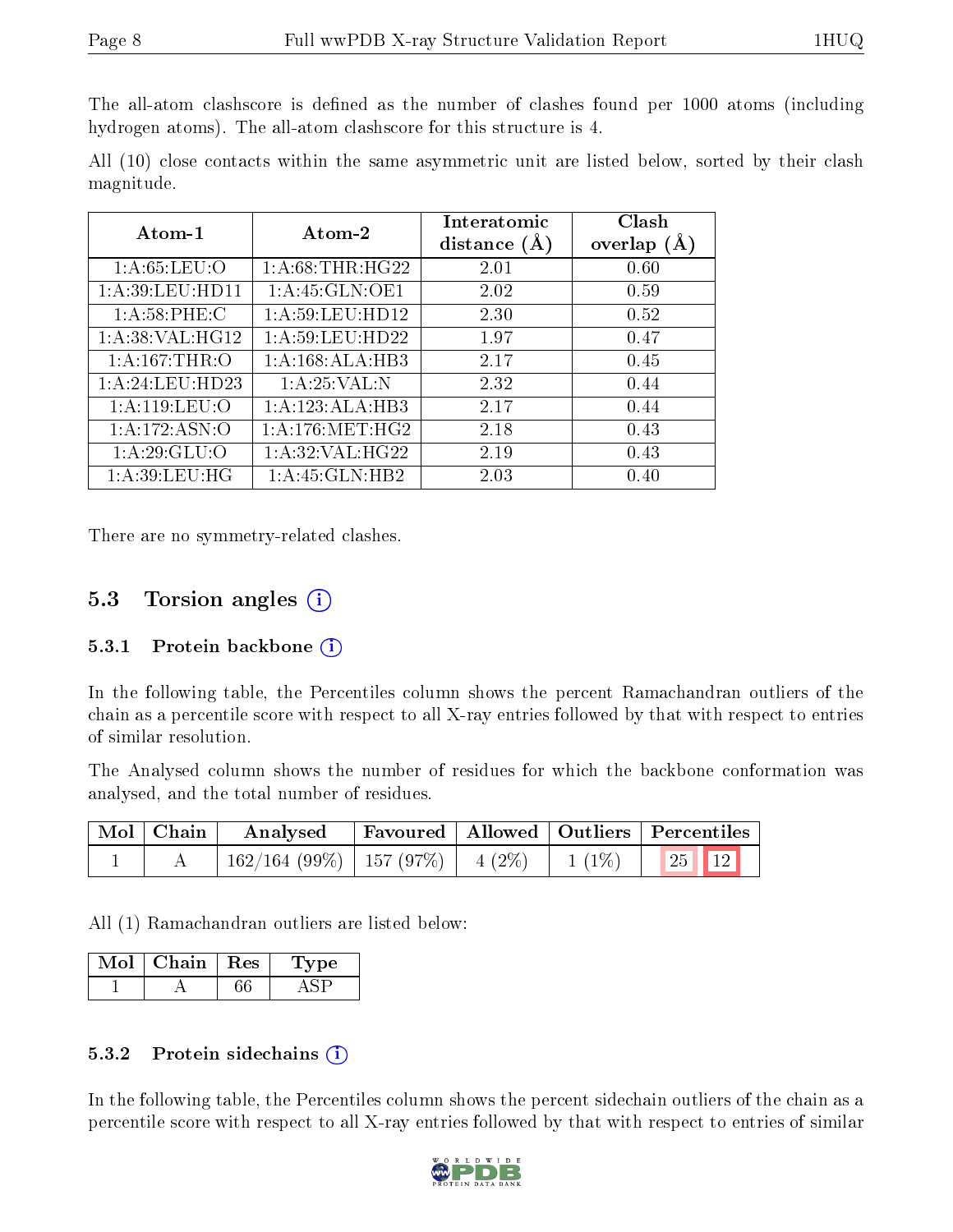resolution.

The Analysed column shows the number of residues for which the sidechain conformation was analysed, and the total number of residues.

| $\mid$ Mol $\mid$ Chain | Analysed                        |  | Rotameric   Outliers   Percentiles |  |
|-------------------------|---------------------------------|--|------------------------------------|--|
|                         | $134/134$ (100\%)   134 (100\%) |  | 100 100                            |  |

There are no protein residues with a non-rotameric sidechain to report.

Some sidechains can be flipped to improve hydrogen bonding and reduce clashes. All (1) such sidechains are listed below:

| Mol | Chain | Res | рe |
|-----|-------|-----|----|
|     |       |     |    |

#### 5.3.3 RNA  $(i)$

There are no RNA molecules in this entry.

### 5.4 Non-standard residues in protein, DNA, RNA chains  $(i)$

There are no non-standard protein/DNA/RNA residues in this entry.

### 5.5 Carbohydrates  $\widehat{a}$

There are no carbohydrates in this entry.

### 5.6 Ligand geometry  $(i)$

Of 2 ligands modelled in this entry, 1 is monoatomic - leaving 1 for Mogul analysis.

In the following table, the Counts columns list the number of bonds (or angles) for which Mogul statistics could be retrieved, the number of bonds (or angles) that are observed in the model and the number of bonds (or angles) that are defined in the Chemical Component Dictionary. The Link column lists molecule types, if any, to which the group is linked. The Z score for a bond length (or angle) is the number of standard deviations the observed value is removed from the expected value. A bond length (or angle) with  $|Z| > 2$  is considered an outlier worth inspection. RMSZ is the root-mean-square of all Z scores of the bond lengths (or angles).

| Mol | Type        | Chain | Res | Link |            | Bond lengths |         |          | Bond angles |                             |
|-----|-------------|-------|-----|------|------------|--------------|---------|----------|-------------|-----------------------------|
|     |             |       |     |      | Counts     | RMSZ         | $\# Z $ | Counts   | RMSZ        | $\# Z $                     |
| ◡   | ${\rm GNP}$ | 4 L   | 200 |      | 28, 34, 34 | 2.45         | 10(35%) | 30,54,54 | 2.16        | $\vert 6 \vert$<br>$(20\%)$ |

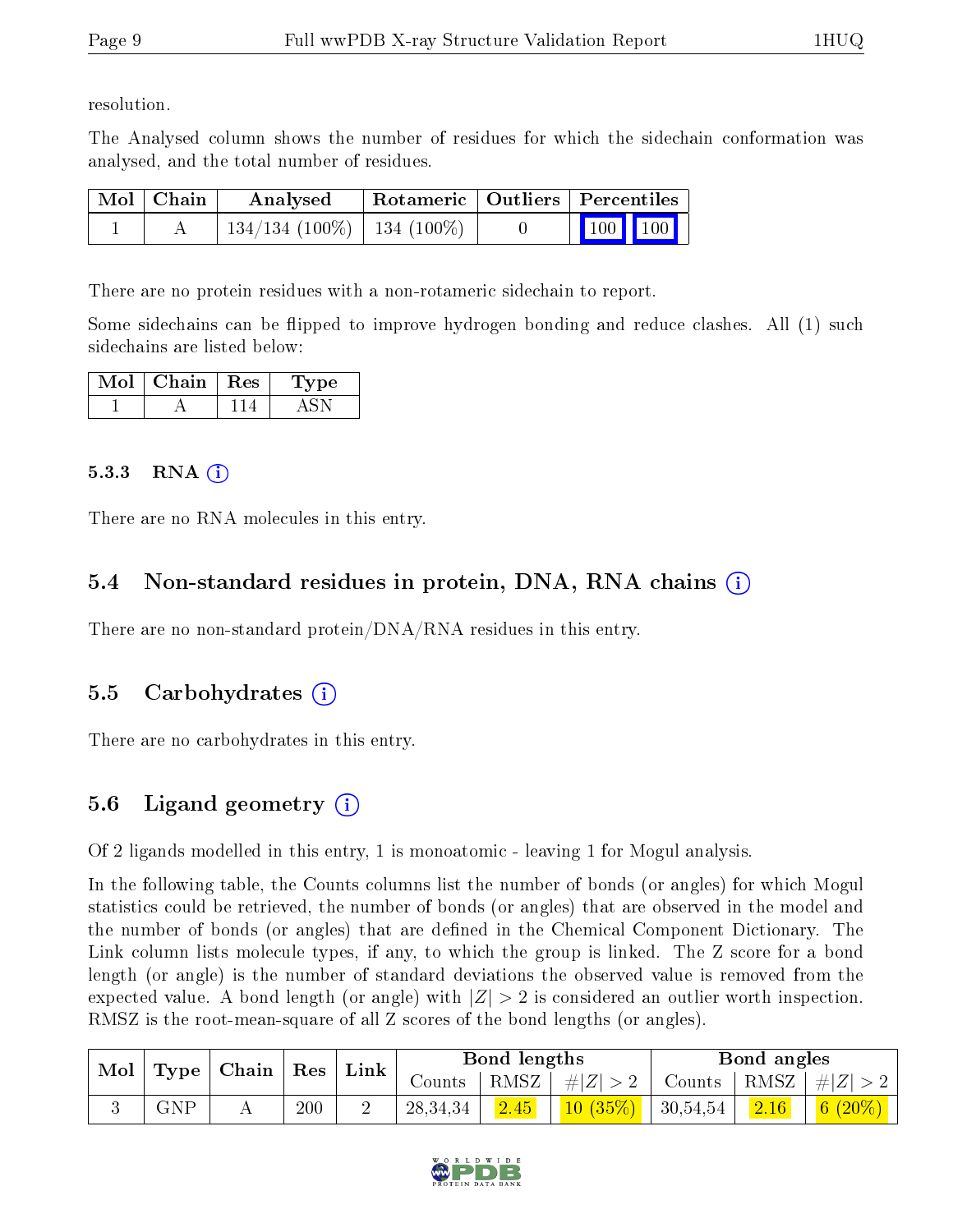In the following table, the Chirals column lists the number of chiral outliers, the number of chiral centers analysed, the number of these observed in the model and the number defined in the Chemical Component Dictionary. Similar counts are reported in the Torsion and Rings columns. '-' means no outliers of that kind were identified.

|            |     | Mol   Type   Chain   Res   Link   Chirals | Torsions                       | $\mathbf{Rings}$ |
|------------|-----|-------------------------------------------|--------------------------------|------------------|
| $\mid$ GNP | 200 |                                           | $\frac{5}{17/38/38}$   0/3/3/3 |                  |

| Mol | Chain | Res | <b>Type</b> | Atoms               | Z       | Observed $(A)$ | Ideal(A) |
|-----|-------|-----|-------------|---------------------|---------|----------------|----------|
| 3   | А     | 200 | <b>GNP</b>  | $C5-C6$             | $-6.71$ | 1.41           | 1.52     |
| 3   | А     | 200 | <b>GNP</b>  | $C4-N9$             | $-6.63$ | 1.38           | 1.47     |
| 3   | А     | 200 | <b>GNP</b>  | PB-O <sub>2</sub> B | $-3.78$ | 1.46           | 1.56     |
| 3   | А     | 200 | <b>GNP</b>  | $PG-O2G$            | $-3.54$ | 1.47           | 1.56     |
| 3   | А     | 200 | <b>GNP</b>  | $C6-N1$             | 3.18    | 1.38           | 1.33     |
| 3   | А     | 200 | <b>GNP</b>  | PG-O3G              | $-3.01$ | 1.48           | 1.56     |
| 3   | А     | 200 | <b>GNP</b>  | $C5-C4$             | $-2.51$ | 1.37           | 1.53     |
| 3   | А     | 200 | <b>GNP</b>  | $C8-N9$             | $-2.48$ | 1.37           | 1.45     |
| 3   | А     | 200 | <b>GNP</b>  | PB-O3A              | 2.40    | 1.62           | 1.59     |
| 3   | А     | 200 | <b>GNP</b>  | PB-O1B              | 2.06    | 1.49           | 1.46     |

All (10) bond length outliers are listed below:

All (6) bond angle outliers are listed below:

| Mol | Chain | $\operatorname{Res}% \left( \mathcal{N}\right) \equiv\operatorname{Res}(\mathcal{N}_{0})\cap\mathcal{N}_{1}$ | Type       | Atoms                                          |         | Observed $\binom{o}{c}$ | Ideal(°) |
|-----|-------|--------------------------------------------------------------------------------------------------------------|------------|------------------------------------------------|---------|-------------------------|----------|
| 3   | А     | <b>200</b>                                                                                                   | <b>GNP</b> | $C4-C5-N7$                                     | 6.30    | 110.81                  | 102.46   |
| 3   |       | <b>200</b>                                                                                                   | <b>GNP</b> | $C5-C6-N1$                                     | $-5.19$ | 111.78                  | 118.19   |
| 3   | А     | 200                                                                                                          | <b>GNP</b> | O <sub>1</sub> G-P <sub>G-N<sub>3</sub>B</sub> | $-4.55$ | 105.07                  | 111.77   |
| 3   | А     | <b>200</b>                                                                                                   | <b>GNP</b> | $O2B-PB-O1B$                                   | 4.41    | 119.17                  | 109.92   |
| 3   | А     | 200                                                                                                          | <b>GNP</b> | $O6-C6-C5$                                     | 3.57    | 127.14                  | 119.86   |
| 3   |       | <b>200</b>                                                                                                   | <b>GNP</b> | $O3G-PG-O2G$                                   | 287     | 115.28                  | 107.64   |

There are no chirality outliers.

All (5) torsion outliers are listed below:

| Mol           | Chain | Res | <b>Type</b> | Atoms            |
|---------------|-------|-----|-------------|------------------|
| $\mathcal{R}$ |       | 200 | GNP         | PG-N3B-PB-O1B    |
| -3-           |       | 200 | <b>GNP</b>  | PA-O3A-PB-O1B    |
| $\mathcal{R}$ |       | 200 | <b>GNP</b>  | PA-O3A-PB-O2B    |
| $\mathcal{S}$ |       | 200 | <b>GNP</b>  | $C2'$ -C1'-N9-C4 |
| $\mathcal{R}$ |       | 200 | <b>GNP</b>  | PG-N3B-PB-O3A    |

There are no ring outliers.

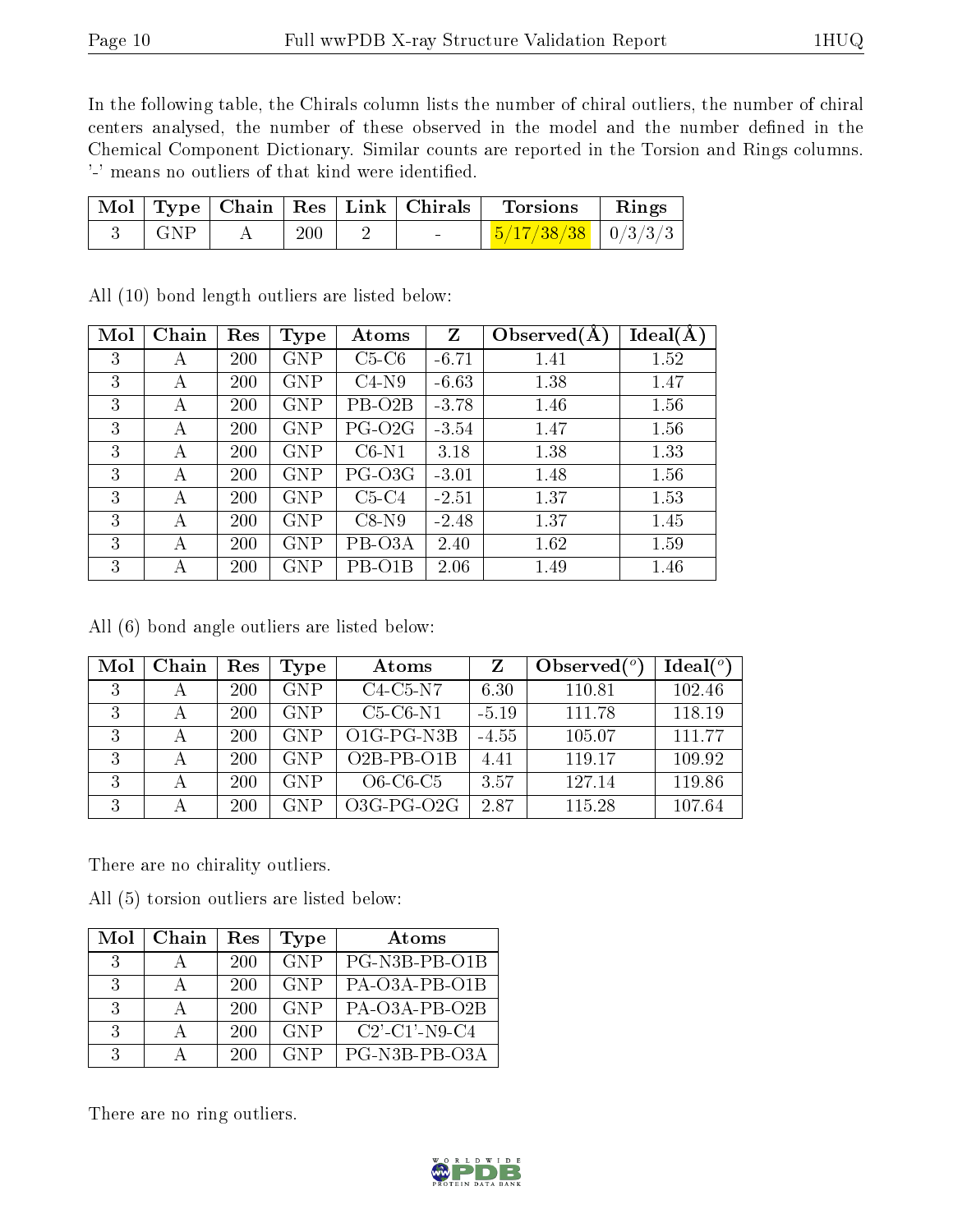No monomer is involved in short contacts.

The following is a two-dimensional graphical depiction of Mogul quality analysis of bond lengths, bond angles, torsion angles, and ring geometry for all instances of the Ligand of Interest. In addition, ligands with molecular weight > 250 and outliers as shown on the validation Tables will also be included. For torsion angles, if less then 5% of the Mogul distribution of torsion angles is within 10 degrees of the torsion angle in question, then that torsion angle is considered an outlier. Any bond that is central to one or more torsion angles identified as an outlier by Mogul will be highlighted in the graph. For rings, the root-mean-square deviation (RMSD) between the ring in question and similar rings identified by Mogul is calculated over all ring torsion angles. If the average RMSD is greater than 60 degrees and the minimal RMSD between the ring in question and any Mogul-identified rings is also greater than 60 degrees, then that ring is considered an outlier. The outliers are highlighted in purple. The color gray indicates Mogul did not find sufficient equivalents in the CSD to analyse the geometry.



### 5.7 [O](https://www.wwpdb.org/validation/2017/XrayValidationReportHelp#nonstandard_residues_and_ligands)ther polymers (i)

There are no such residues in this entry.

### 5.8 Polymer linkage issues (i)

There are no chain breaks in this entry.